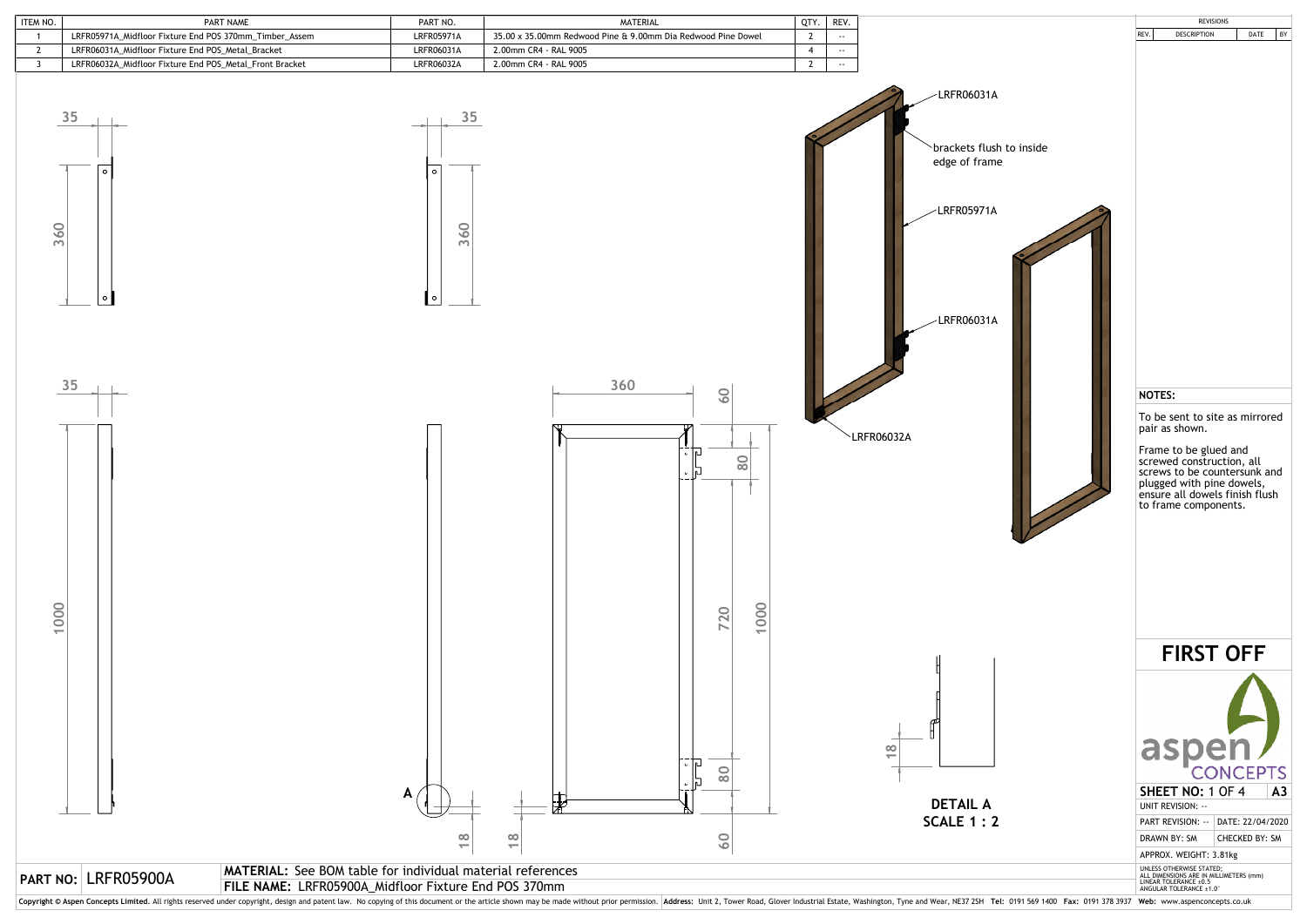| ITEM NO. | PART NAME                                           | PART NO.      | MATERIAL                                    | OTY. | REV.  |
|----------|-----------------------------------------------------|---------------|---------------------------------------------|------|-------|
|          | LRFR05971A-01 Midfloor Fixture End POS Timber Vert  | LRFR05971A-01 | 35.00mm x 35.00mm Redwood Pine              |      | $- -$ |
|          | LRFR05971A-02 Midfloor Fixture End POS Timber Horiz | LRFR05971A-02 | 35.00mm x 35.00mm Redwood Pine              |      | $- -$ |
|          | LRFR05971A-03 Midfloor Fixture End POS Timber Dowel | LRFR05971A-03 | 9.00mm dia Redwood Pine Dowel               |      | $- -$ |
|          | S4.2x40                                             | N/A           | PW90:Mi:0:298:Ar:0:-1:C1:1:2:3:Re:17:Di:25: |      |       |

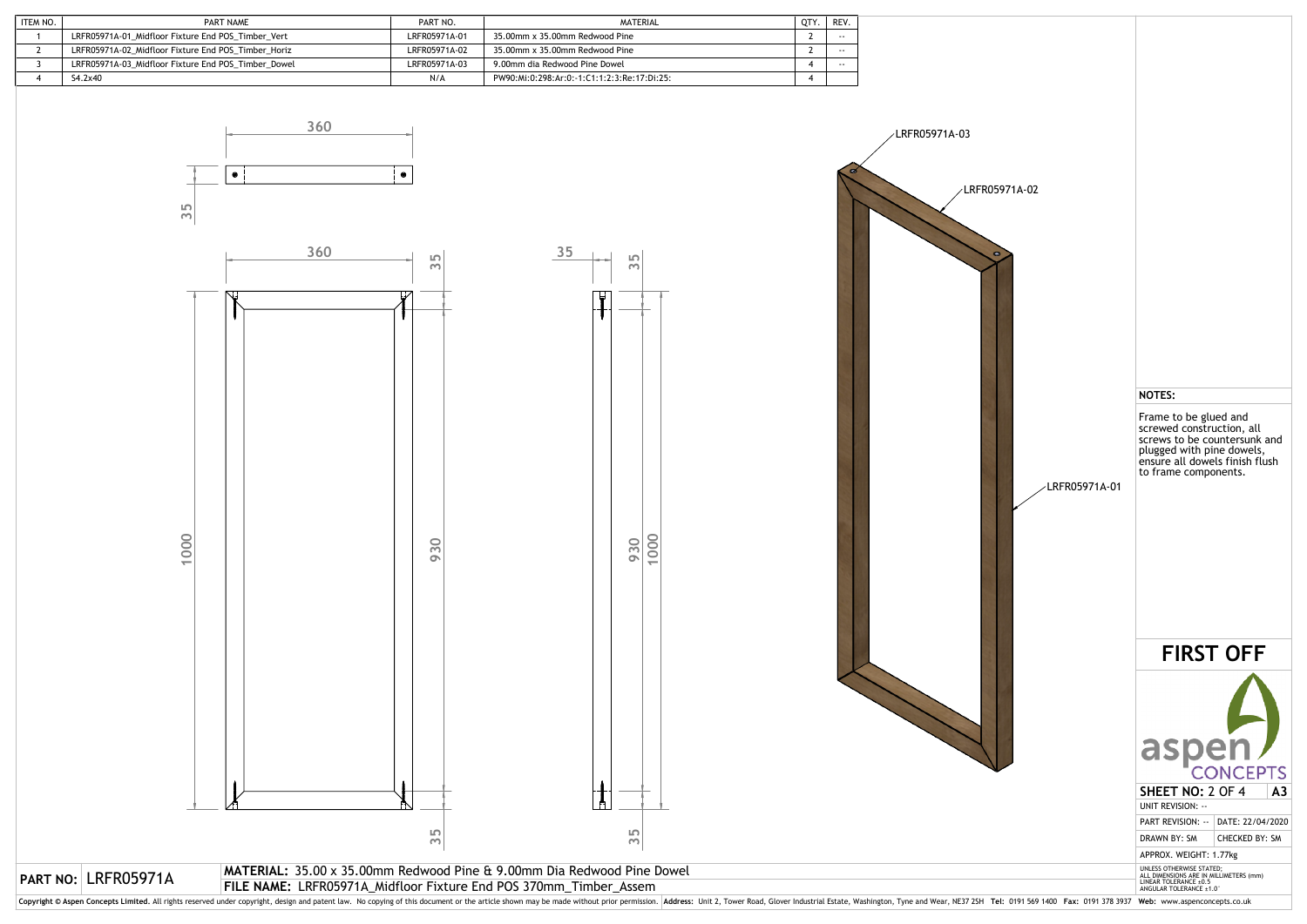